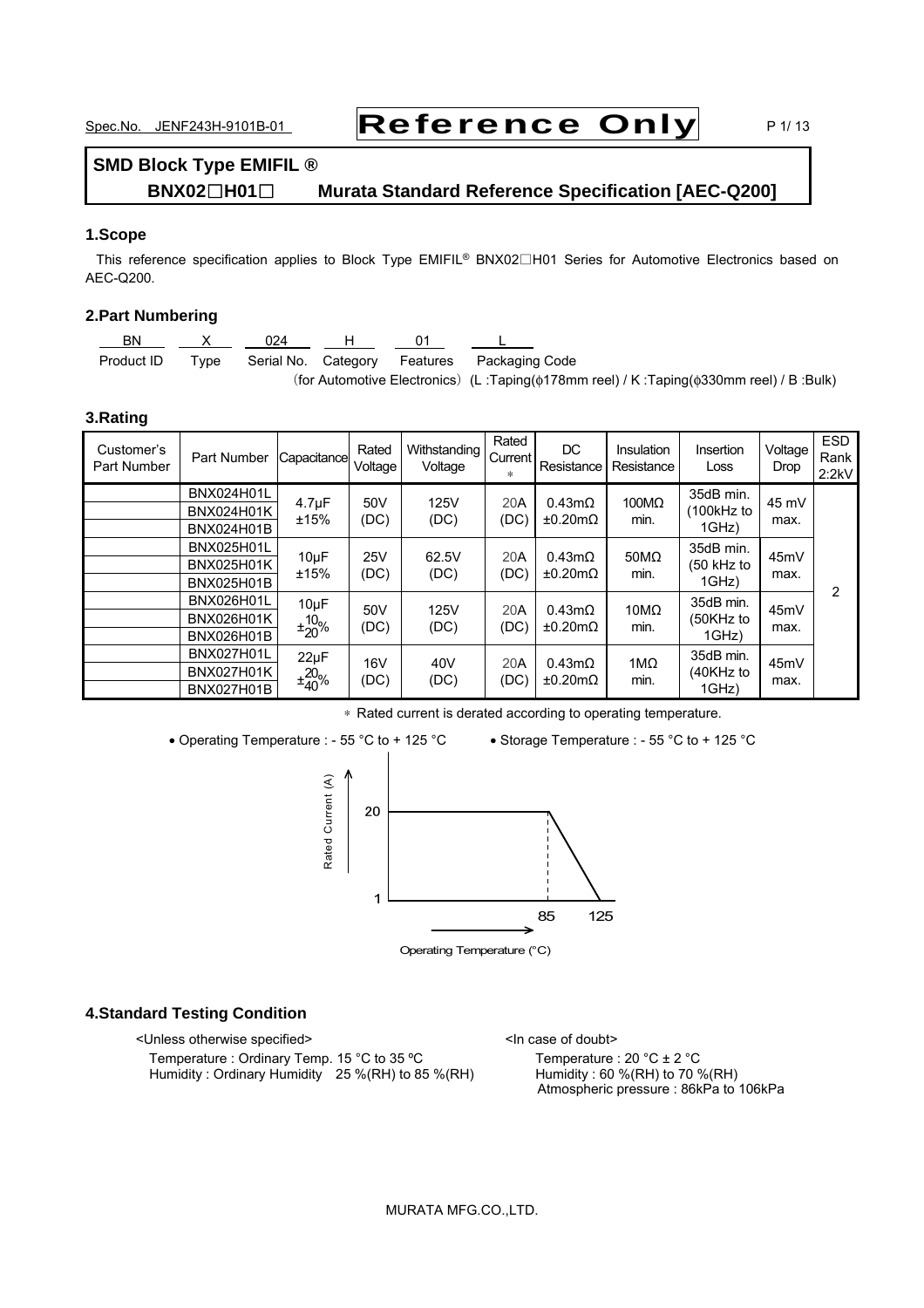$\circled{4}$ 

: Electrode

 $(in mm)$ 

 $(2)$ 

### **5.Style and Dimensions**





 $1.0 + 0.3$ 

※Coplanarity 0.10mm max.

■Equivalent Circuit



 $0.3 + 0.$ 

④

2.5±0.2 1.55±0.2

■ Unit Mass(Typical value)

0.86g

### **6.Marking**

Filter shall be marked as follows.

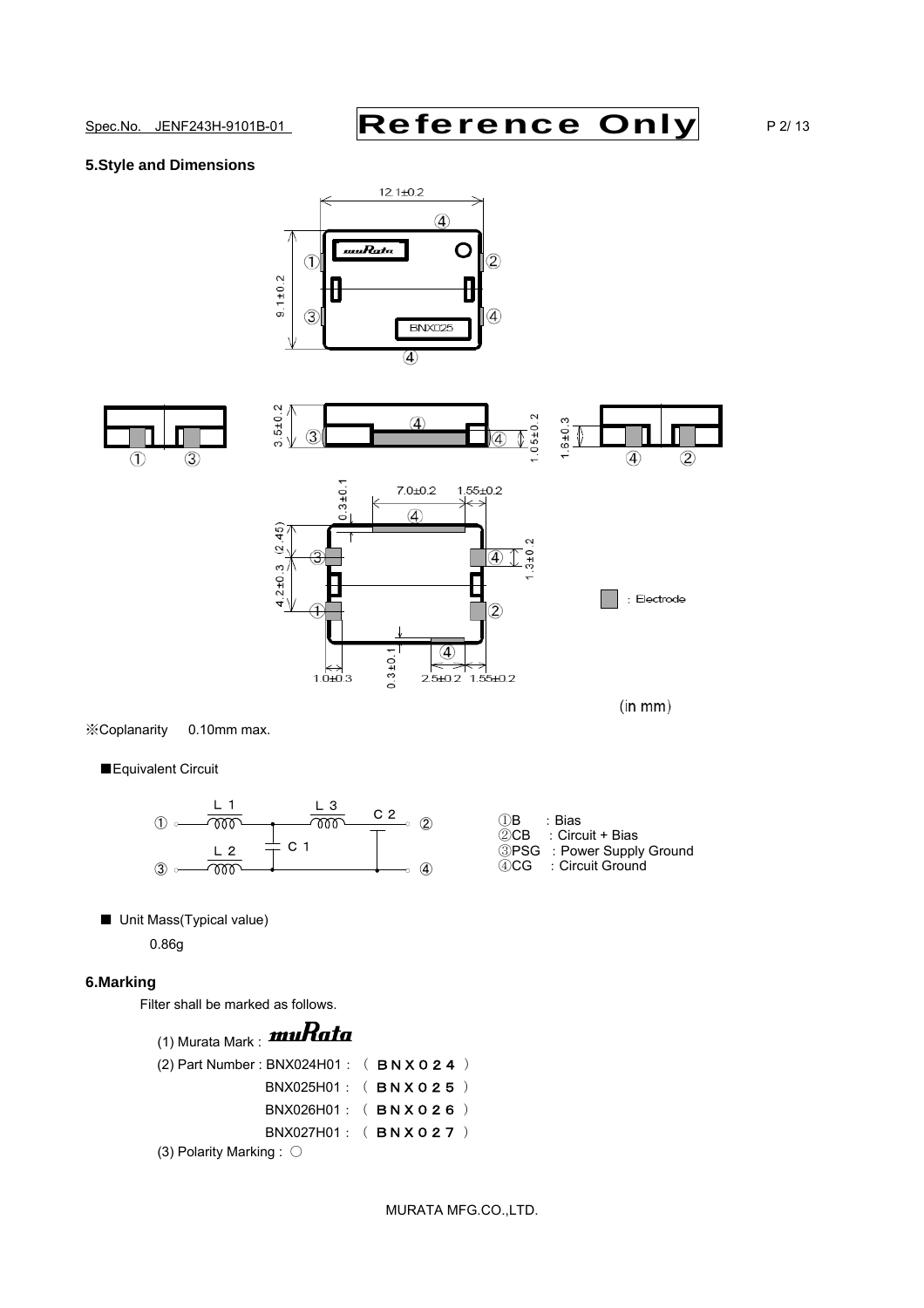Spec.No. JENF243H-9101B-01 **Reference Only** P3/13

### **7.Electrical Performance**

| No. | Item                     | Specification               | <b>Test Method</b>                                                                                                                                                                                                                                                                                                                                                                                                                                                                                                                                                                                                                             |
|-----|--------------------------|-----------------------------|------------------------------------------------------------------------------------------------------------------------------------------------------------------------------------------------------------------------------------------------------------------------------------------------------------------------------------------------------------------------------------------------------------------------------------------------------------------------------------------------------------------------------------------------------------------------------------------------------------------------------------------------|
| 7.1 | Insertion<br>Loss        | Meet item 3.                | $50\Omega$<br>$50\Omega$<br>10dB<br><b>Balun</b><br>(1)<br>(2)<br>10dB<br>Attenuator<br>Attenuator<br>Specimen<br>500<br>(3)<br>(4)<br>E<br>$50\Omega \leq$<br>SG<br>*Method of measurement based on MIL-STD-220<br>Insertion Loss = -20 $log E_1/E_0$ (dB)<br>$E_0$ : Level without FILTER (short)<br>$E_1$ : Level with FILTER<br>Measuring Equipment: Agilent 8753C or the equivalent                                                                                                                                                                                                                                                       |
| 7.2 | Capacitance              |                             | Measured by the following condition between<br>Terminal 12 and 34. (see item 5.)<br>Frequency: 1 ± 0.1kHz (except BNX027)<br>120 ± 24kHz (BNX027)<br>1 V(rms) max. (except BNX027)<br>Voltage:<br>0.5±0.1V(rms) (BNX027)<br>Measuring Equipment :<br>HP 4278A or the equivalent (except BNX027)<br>HP 4284A or the equivalent (BNX027)                                                                                                                                                                                                                                                                                                         |
| 7.3 | DC<br>Resistance         |                             | Measured by the way of 4 terminal method between 1<br>and $(2)$ and between $(3)$ and $(4)$ . (see item 5.)                                                                                                                                                                                                                                                                                                                                                                                                                                                                                                                                    |
| 7.4 | Insulation<br>Resistance |                             | Measured at DC rated voltage between terminal<br>12 and 34. (see item 5.)<br>Time: $60$ s max<br>Charging current: 50 mA max.<br>Measuring Equipment: R8340A or the equivalent                                                                                                                                                                                                                                                                                                                                                                                                                                                                 |
| 7.5 | Withstanding<br>Voltage  | Filter shall be no failure. | Withstanding voltage shall be applied between terminal 1<br>2 and 34. (see item 5.)<br>Test Voltage: BNX024 125V(DC)<br>BNX025 62.5V(DC)<br>BNX026 125V(DC)<br><b>BNX027</b><br>40V(DC)<br>Time: $5 \pm 1$ s<br>Charging current: 50 mA max.                                                                                                                                                                                                                                                                                                                                                                                                   |
| 7.6 | Voltage<br>Drop          | Meet item 3.                | After soldering the part on the test substrate, measure<br>the voltage with passing the rated current as shown in the<br>schematic below.<br>(1)<br>Specimen<br>(2)<br>Where the terminals of the part shall be connected as<br>follows:<br>Referring to the terminal No. shown in item 5,<br>connect terminal No. 2 and 4 by soldering<br>copper wire with diameter more than 1mm /<br>length less than 6mm.<br>Then connect terminal No. $\circled{1}$ as (1) and terminal<br>No. $\circled{3}$ as (2) the measurement circuit as<br>mentioned above.<br>The probe for measuring the voltage shall be<br>touched on the solder fillet of 13. |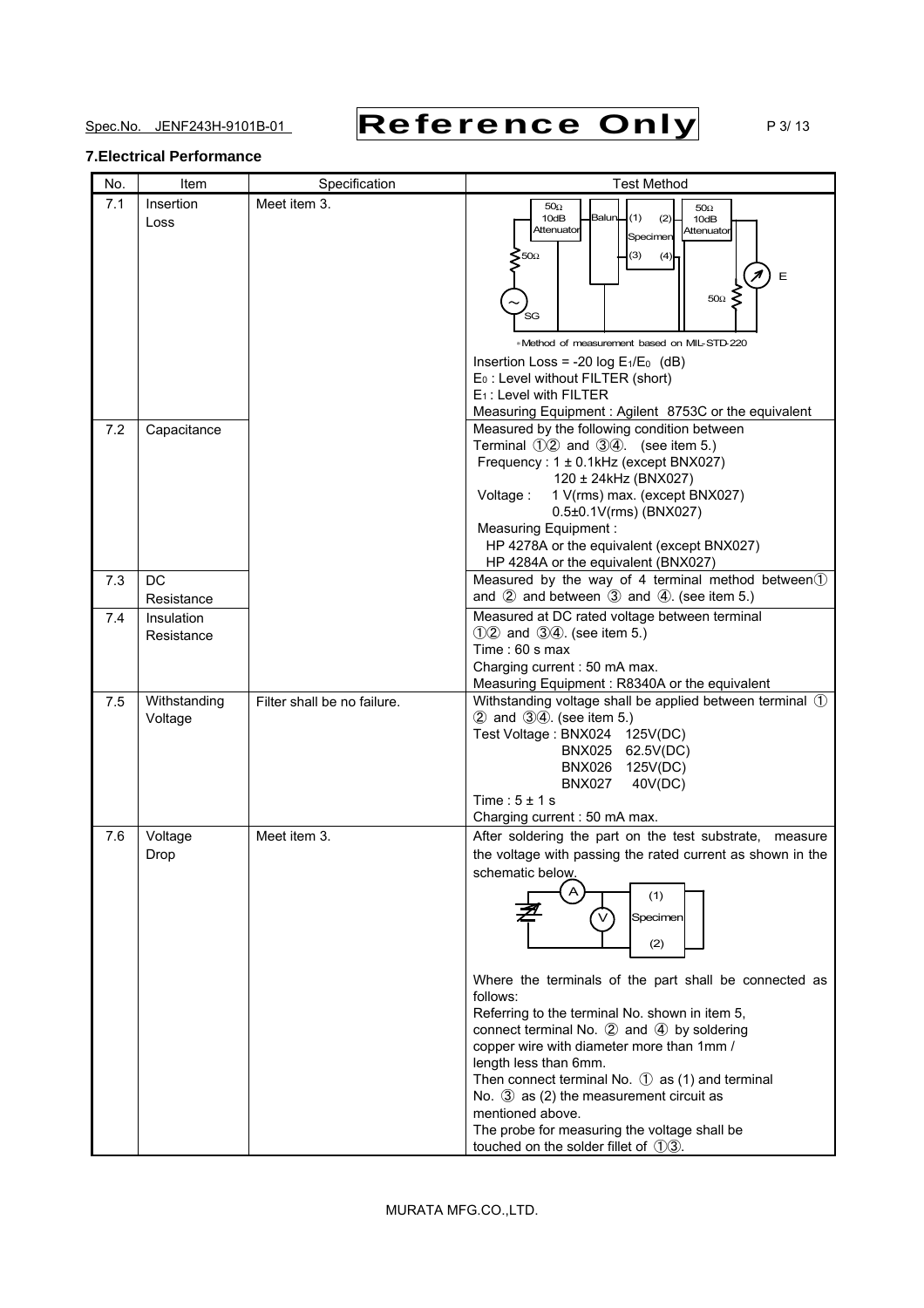# Spec.No. JENF243H-9101B-01 **Reference Only** P4/13

### **8. Q200 Requirement**

### **8-1. Performance (based on Table 13 for Ferrite EMI SUPPRESSORS/FILTERS) AEC-Q200 Rev.D issued June. 1 2010**

|                         | AEC-Q200                         |                                      | Murata Specification / Deviation              |  |  |
|-------------------------|----------------------------------|--------------------------------------|-----------------------------------------------|--|--|
| No.                     | <b>Stress</b>                    | <b>Test Method</b>                   |                                               |  |  |
| 3                       | High                             | 1000hours at 125C                    | Meet Table A after testing.                   |  |  |
|                         | Temperature                      | Set for 24hours                      |                                               |  |  |
|                         | Exposure                         | at room temperature,                 |                                               |  |  |
|                         | (Storage)                        | then measured.                       |                                               |  |  |
| $\overline{\mathbf{4}}$ | Temperature                      | 1000cycles(-55C to 125C)             | Meet Table A after testing.                   |  |  |
|                         | Cycling                          | Measurement at 24±2 hours            |                                               |  |  |
|                         |                                  | after test conclusion.               |                                               |  |  |
| 5                       | Destructive                      | Per EIA469                           | Not Applicable                                |  |  |
|                         | Physical                         | No electrical tests                  |                                               |  |  |
| 7                       | Analysis<br><b>Biased</b>        | 1000hours 85C/85%RH.                 | Meet Table B after testing.                   |  |  |
|                         | Humidity                         | Apply Maximum rated Voltage.         |                                               |  |  |
|                         |                                  |                                      |                                               |  |  |
|                         |                                  | Measurement at 24+/-2 hours          |                                               |  |  |
|                         |                                  | after test conclusion.               |                                               |  |  |
| 8                       | Operational Life                 | 1000hours at 125C                    | Meet Table A after testing.                   |  |  |
|                         |                                  | Apply Maximum rated Voltage.         |                                               |  |  |
|                         |                                  |                                      |                                               |  |  |
|                         |                                  | Measurement at 24+/-2 hours          |                                               |  |  |
|                         |                                  | after test conclusion.               |                                               |  |  |
| 9                       | <b>External Visual</b>           | Visual inspection                    | No abnormalities                              |  |  |
| 10                      | Physical                         | Meet ITEM 4                          | No defects                                    |  |  |
|                         | Dimension                        | (Style and Dimensions)               |                                               |  |  |
| 12                      | Resistance                       | Per MIL-STD-202 Method 215           | Not Applicable                                |  |  |
|                         | to Solvents                      |                                      |                                               |  |  |
| 13                      | Mechanical                       | Per MIL-STD-202 Method 213           | Meet Table C after testing.                   |  |  |
|                         | Shock                            | Figure 1 of Method 213.<br>Condition |                                               |  |  |
|                         |                                  | F(1500g's/0.5ms/Half sine)           |                                               |  |  |
|                         |                                  | Three times each 6 direction.        |                                               |  |  |
| 14                      | Vibration                        | 5g's for 20 minutes, 12cycles        | Meet Table C after testing.                   |  |  |
|                         |                                  | each of 3 oritentations              |                                               |  |  |
|                         |                                  | Osscillation Frequency:              |                                               |  |  |
|                         |                                  | 10-2000Hz.                           |                                               |  |  |
| 15                      | Resistance                       | No heating.                          | Pre-heating: 150C+/-5C, 60s+/-5s              |  |  |
|                         | to Soldering                     | 260C +/- degree C                    | Meet Table D after testing.                   |  |  |
|                         | Heat                             | Immersion time 10s                   |                                               |  |  |
| 17                      | <b>ESD</b>                       | Per AEC-Q200-002                     | Meet Table C after testing.                   |  |  |
|                         |                                  |                                      | ESD Rank: Refer to Item 3. Rating.            |  |  |
|                         |                                  |                                      |                                               |  |  |
| 18                      | Solderbility                     | Per J-STD-002                        | Method b: Not Applicable                      |  |  |
|                         |                                  |                                      | 75% of the terminations is to be soldered.    |  |  |
| 19                      | Electrical                       | Measured : Capacitance               | No defects                                    |  |  |
|                         | Characterization<br>Flammability | Per UL-94                            |                                               |  |  |
| 20<br>21                | <b>Board Flex</b>                | Epoxy-PCB(1.6mm)                     | Not Applicable<br>Meet Table D after testing. |  |  |
|                         |                                  | Deflection 2mm(min)                  |                                               |  |  |
|                         |                                  | 60s minimum holding time             |                                               |  |  |
| 22                      | Terminal                         | Per AEC-Q200-006                     | 17.7N for 60sec                               |  |  |
|                         | Strength                         | A force of 17.7N                     | No defects                                    |  |  |
|                         |                                  | for 60sec                            |                                               |  |  |
| 30                      | Electrical                       | Per ISO-7637-2                       | Not Applicable                                |  |  |
|                         | Transient                        |                                      |                                               |  |  |
|                         | Conduction                       |                                      |                                               |  |  |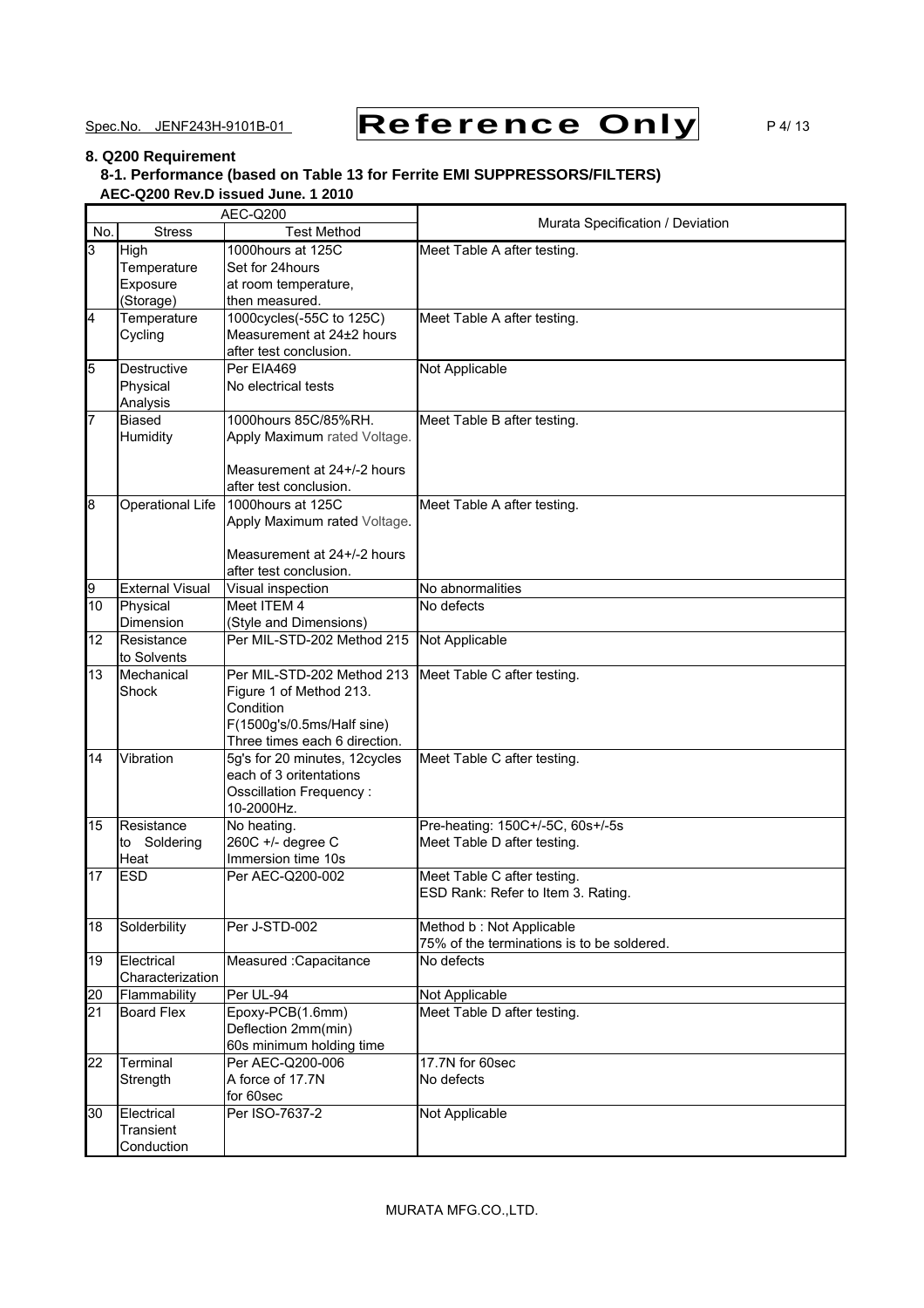# Spec.No. JENF243H-9101B-01 **Reference Only** P5/13

### **Table A**

| Appearance         | No damaged                         |
|--------------------|------------------------------------|
|                    | Within +/-12.5%<br>(BNX024/BNX025) |
| Capacitance Change | Within +/-15%<br>(BNX026/BNX027)   |
|                    | 10M $\Omega$ min. (BNX024)         |
| I.R.               | 5M $\Omega$ min. (BNX025)          |
|                    | $1MΩ$ min. (BNX026)                |
|                    | $0.1M \Omega$ min. (BNX027)        |

### **Table B**

| Appearance         | No damaged                                                                                                                |
|--------------------|---------------------------------------------------------------------------------------------------------------------------|
| Capacitance Change | Within +/-12.5%<br>(BNX024/BNX025)<br>Within +/-15%<br>(BNX026/BNX027)                                                    |
| I.R.               | $5M\Omega$ min. (BNX024)<br>2.5M $\Omega$ min. (BNX025)<br>$1\text{M}\Omega$ min. (BNX026)<br>$0.1M \Omega$ min. (BNX027) |

### **Table C**

| Appearance           | No damaged                                                                                                           |
|----------------------|----------------------------------------------------------------------------------------------------------------------|
| Capacitance Change   | Within $+/-15%$                                                                                                      |
| I.R.                 | 100 $M\Omega$ min. (BNX024)<br>50M $\Omega$ min. (BNX025)<br>$10MΩ$ min.<br>(BNX026)<br>1M $\Omega$ min.<br>(BNX027) |
| Withstanding Voltage | No damaged                                                                                                           |

### **Table D**

| Appearance                  | No damaged                                                                                                              |
|-----------------------------|-------------------------------------------------------------------------------------------------------------------------|
| Capacitance Change          | Within $+/-7.5%$<br>(BNX024/BNX025)<br>Within $+/-15%$<br>(BNX026/BNX027)                                               |
| I.R.                        | 100MΩ min.<br>(BNX024)<br>$50M \Omega$ min.<br>(BNX025)<br>$10M\Omega$ min.<br>(BNX026)<br>(BNX027)<br>1M $\Omega$ min. |
| <b>Withstanding Voltage</b> | No damaged                                                                                                              |

<About BNX026,BNX027>

**·** Initial values: measured after heat treatment (150± <sup>0</sup><sup>10</sup> °C, 1hour) and exposure in the room condition for 24±2 hours.

·Values After Testing:measured after heat treatment (150± <sup>0</sup><sub>10</sub> °C, 1hour) and exposure in the room condition for 24±2 hours.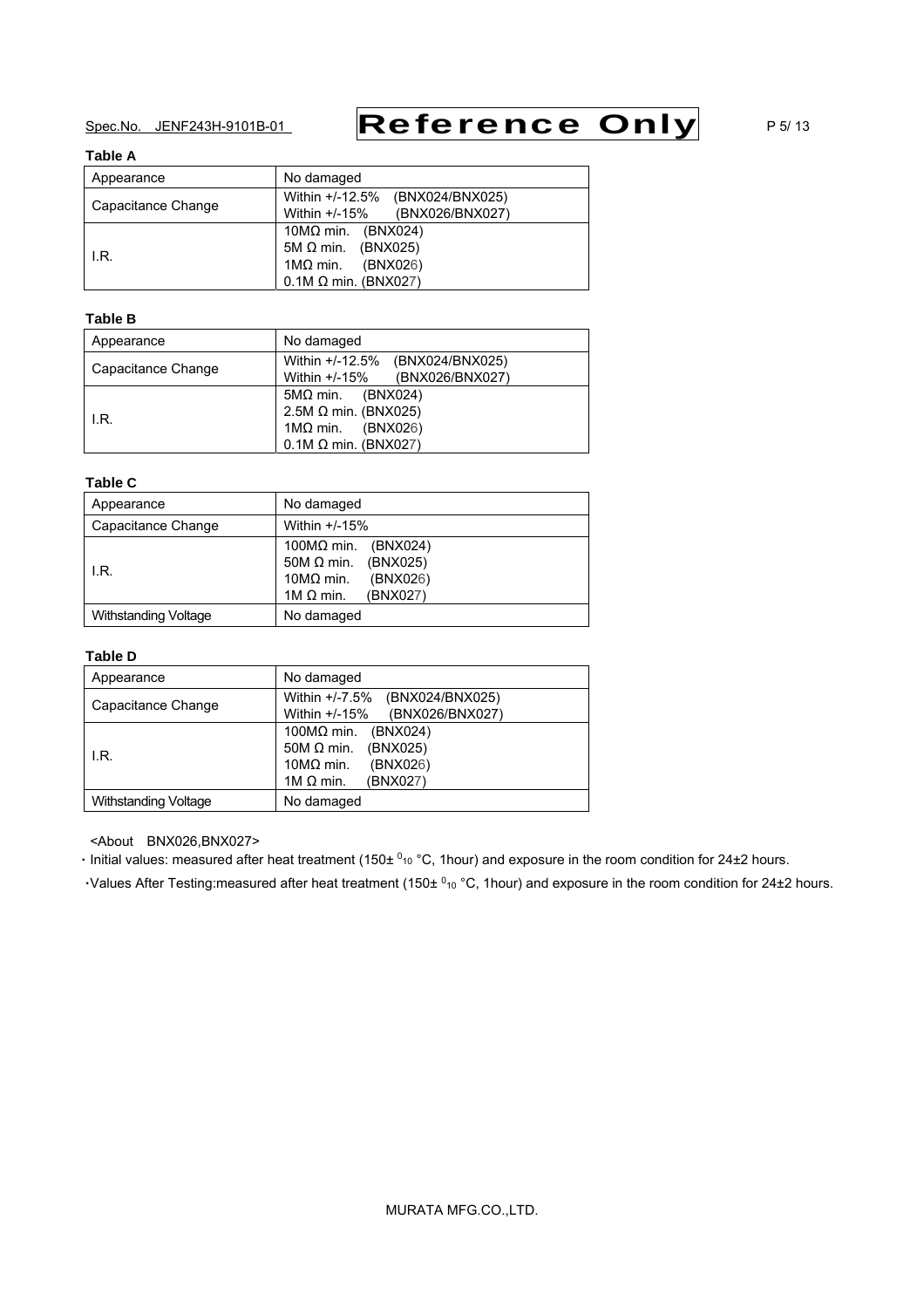# Spec.No. JENF243H-9101B-01 **Reference Only** P6/13

### **9.Insertion Loss Characteristics (I.L.) (Typ.)**



### **10. Specification of Packaging**

**10.1 Appearance and Dimensions (24mm-wide plastic tape)** 



\*Dimension of the Cavity is measured at the bottom side.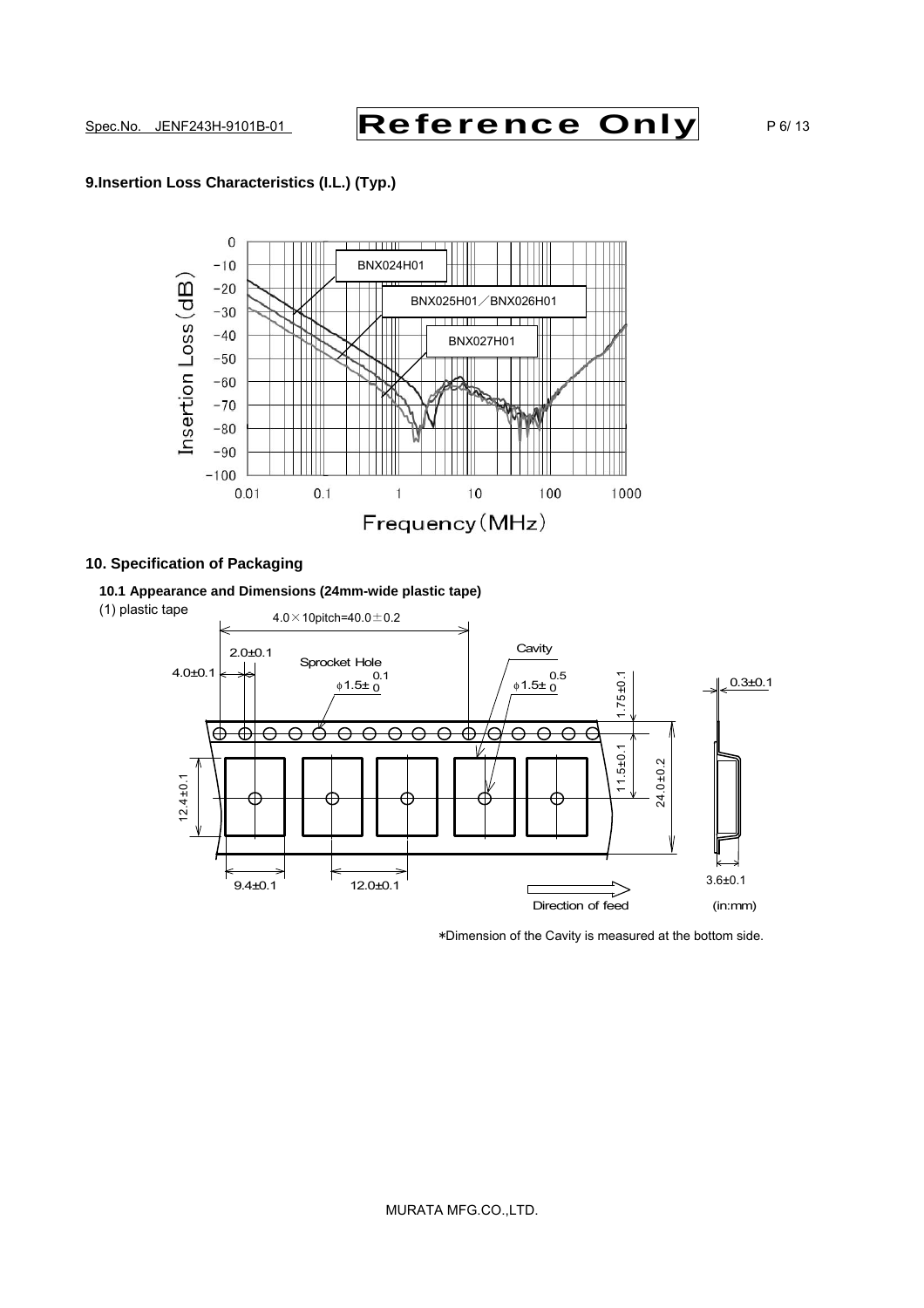# Spec.No. JENF243H-9101B-01 **Reference Only** P7/13

(2)Direction of the product



### **10.2 Specification of Taping**

- (1) Packing quantity (standard quantity)
	- φ178mm reel : 400 pcs. / reel
		- φ330mm reel : 1500 pcs. / reel

### (2) Packing Method

- Products shall be packaged in the cavity of the plastic tape and sealed with cover tape.
- (3) Spliced point
	- The cover tape have no spliced point.
- (4) Sprocket Hole

The sprocket holes are to the right as the tape is pulled toward the user.

- (5) Missing components number
	- Missing components number within 0.1% of the number per reel or 1 pc., whichever is greater, and are not continuous. The specified quantity per reel is kept.

165 to 180 degree  $F_{\gamma}$  Cover tape

Plastic tape

### **10.3 Pull Strength of Plastic Tape and Cover Tape**

| Plastic tape | $10N$ min. |  |
|--------------|------------|--|
| Cover tape   |            |  |

### **10.4 Peeling off force of Cover tape**

 0.2N to 0.7N (minimum value is typical) ∗ Speed of Peeling off : 300 mm / min



There shall be leader-tape (top tape and empty tape) and trailer-tape (empty tape) as follows.



MURATA MFG.CO.,LTD.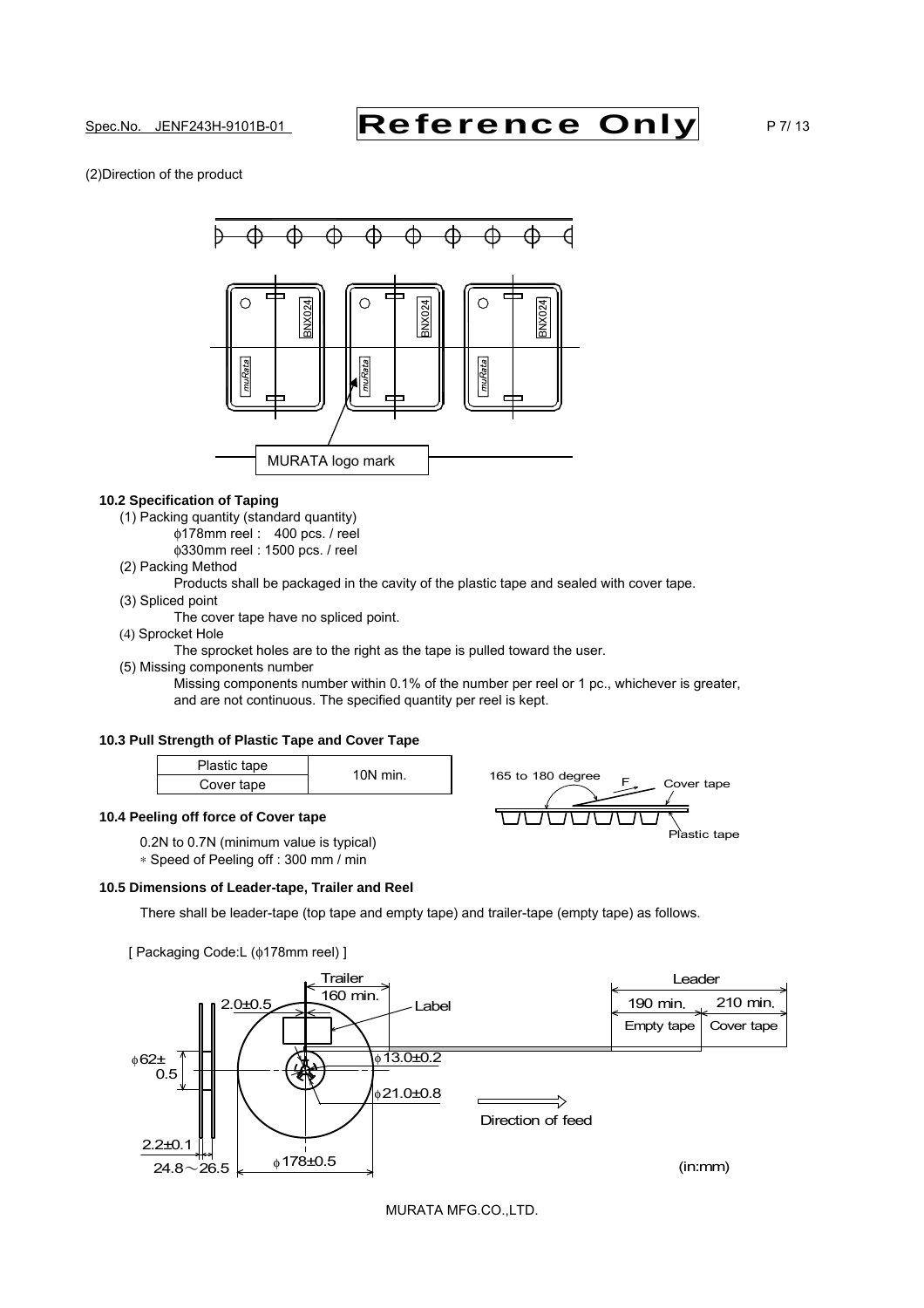# Spec.No. JENF243H-9101B-01 **Reference Only** P8/13

[ Packaging Code:K (φ330mm reel) ]



### **10.6 Marking for reel**

Customer part number, MURATA part number, Inspection number(•\*1), RoHS marking(•\*2), Quantity, etc

• \*1) « Expression of Inspection No. » □□ 0000 XXX  $(1)$   $(2)$   $(3)$ (1) Factory Code (2) Date First digit : Year / Last digit of year Second digit : Month / Jan. to Sep.  $\rightarrow$  1 to 9, Oct. to Dec.  $\rightarrow$  O, N, D Third, Fourth digit : Day (3) Serial No. • \*2) « Expression of RoHS marking » ROHS –  $Y(\triangle)$ (1) (2)

(1) RoHS regulation conformity parts.

(2) MURATA classification number

### **10.7 Marking for Outside package (corrugated paper box)**

Customer name, Purchasing Order Number, Customer Part Number, MURATA part number, RoHS discrimination(∗2) , Quantity , etc

### **10.8 Specification of Outer Case**



| Reel           |     | <b>Outer Case Dimensions</b><br>(mm |    | <b>Standard Reel Quantity</b><br>in Outer Case (Reel) |
|----------------|-----|-------------------------------------|----|-------------------------------------------------------|
|                | w   |                                     |    |                                                       |
| $\phi$ 178mm   | 186 | 186                                 | 93 |                                                       |
| $\delta$ 330mm | 340 | 340                                 | 85 |                                                       |

∗ Above Outer Case size is typical. It depends on a quantity of an order.

## 11.  $\bigwedge$  Caution

### **11.1 Operating Environment**

Do not use this product under the following environmental conditions, on deterioration of the performance, such as insulation resistance may result from the use.

(1) in the corrodible atmosphere (acidic gases, alkaline gases, chlorine, sulfur gases, organic gases and etc.)

- (2) in the atmosphere where liquid such as organic solvent, may splash on the products.
- (3) in the atmosphere where dust rises.
- (4) in the atmosphere where rapidly thermal change occurs.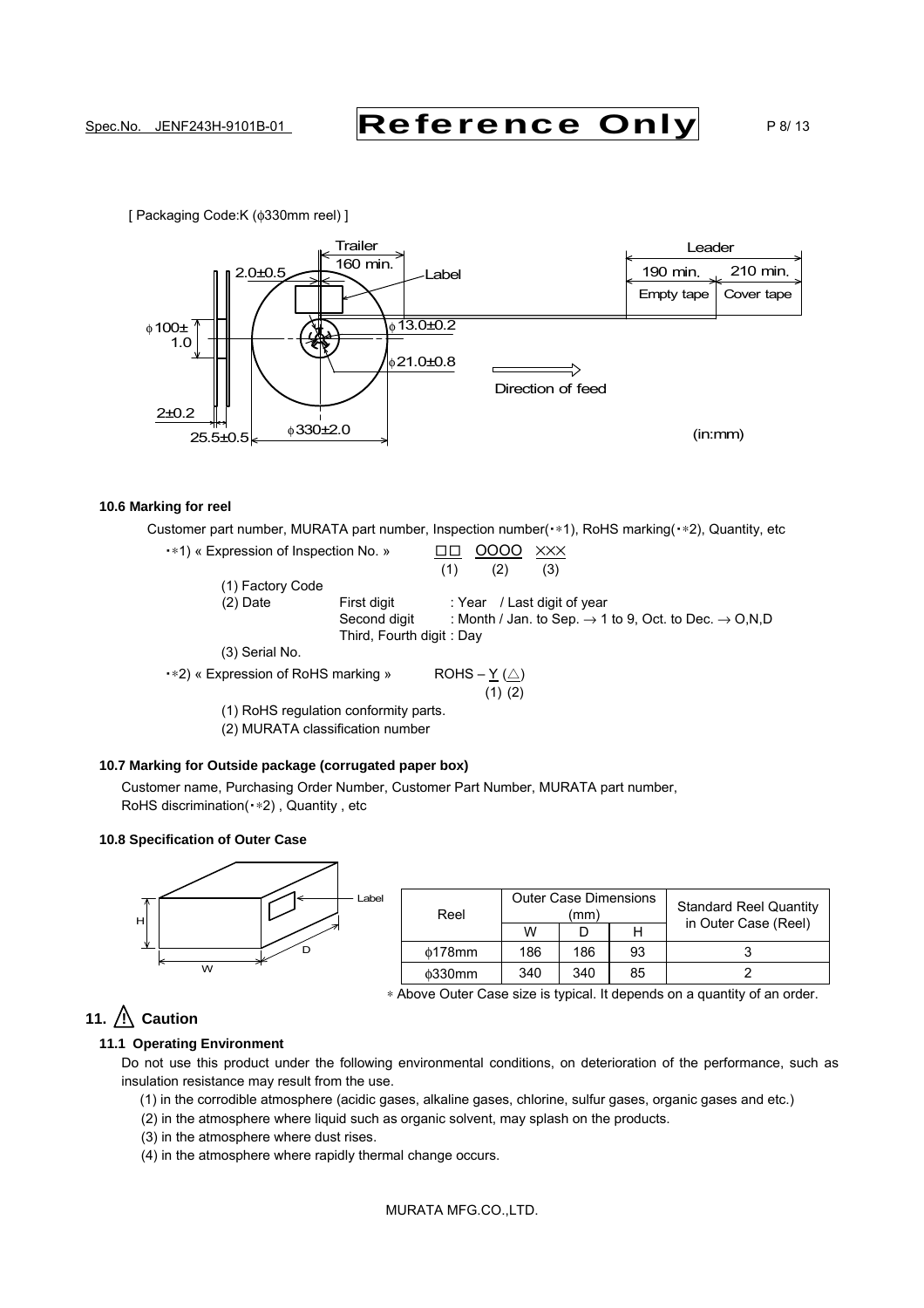# Spec.No. JENF243H-9101B-01 **Reference Only** P9/13

#### **11.2.Direction of mounting**

Please make sure of the direction of mounting and connect to the circuit properly. As shown in the equivalent circuit shown in item 5, this product has a directionality. Wrong connection to the circuit may cause open/short circuit of the part, burnout and serious accidents.

### **11.3.Caution (Rating)**

#### **<** Self-heating >

Though this product has a large rated current,following attention should be paid.

- (1) Do not use this product beyond the ratings such as rated voltage and rated current/derating condition. Then burnout may occurred by self-heating.
- (2)After installing this product in your product, please make sure of the self-heating with the rated current.

### **11.4. Attention regarding product's lay out**

< Attention regarding the heat generated by other products > Please provide special attention when mounting products in close proximity to other products that radiate heat.

Failure to follow the above cautions may result, worst case, in a short circuit and cause fuming or firing when the product is used.

### **11.5. Fail-safe**

Be sure to provide an appropriate fail-safe function on your product to prevent a second damage that may be caused by the abnormal function or the failure of our product.

### **11.6.ESD**

ESD to this product, exceeding condition of IEC61000-4-2 with 30kV, may cause short circuit and fuming or firing.

#### **11.7.Limitation of Applications**

 Please contact us before using our products for the applications listed below which require especially high reliability for the prevention of defects which might directly cause damage to the third party's life,body or property.

 (1)Aircraft equipment (2)Aerospace equipment (3)Undersea equipment (4)Power plant control equipment (5)Medical equipment (6)Transportation equipment(trains,ships,etc.) (7)Traffic signal equipment (8)Disaster prevention / crime prevention equipment (9)Data-processing equipment

(10)Applications of similar complexity or with reliability requirements comparable to the applications listed in the above

### **12.Notice**

Products can only be soldered with reflow.

This product is designed for solder mounting.

Please consult us in advance for applying other mounting method such as conductive adhesive.

### **12.1. Flux and Solder**

| Flux   | Use rosin-based flux, Do not use highly acidic flux (with chlorine content<br>exceeding 0.2(wt)%).<br>Do not use water soluble flux. |
|--------|--------------------------------------------------------------------------------------------------------------------------------------|
| Solder | Use Sn-3.0Ag-0.5Cu solder                                                                                                            |

Other flux (except above) Please contact us for details, then use.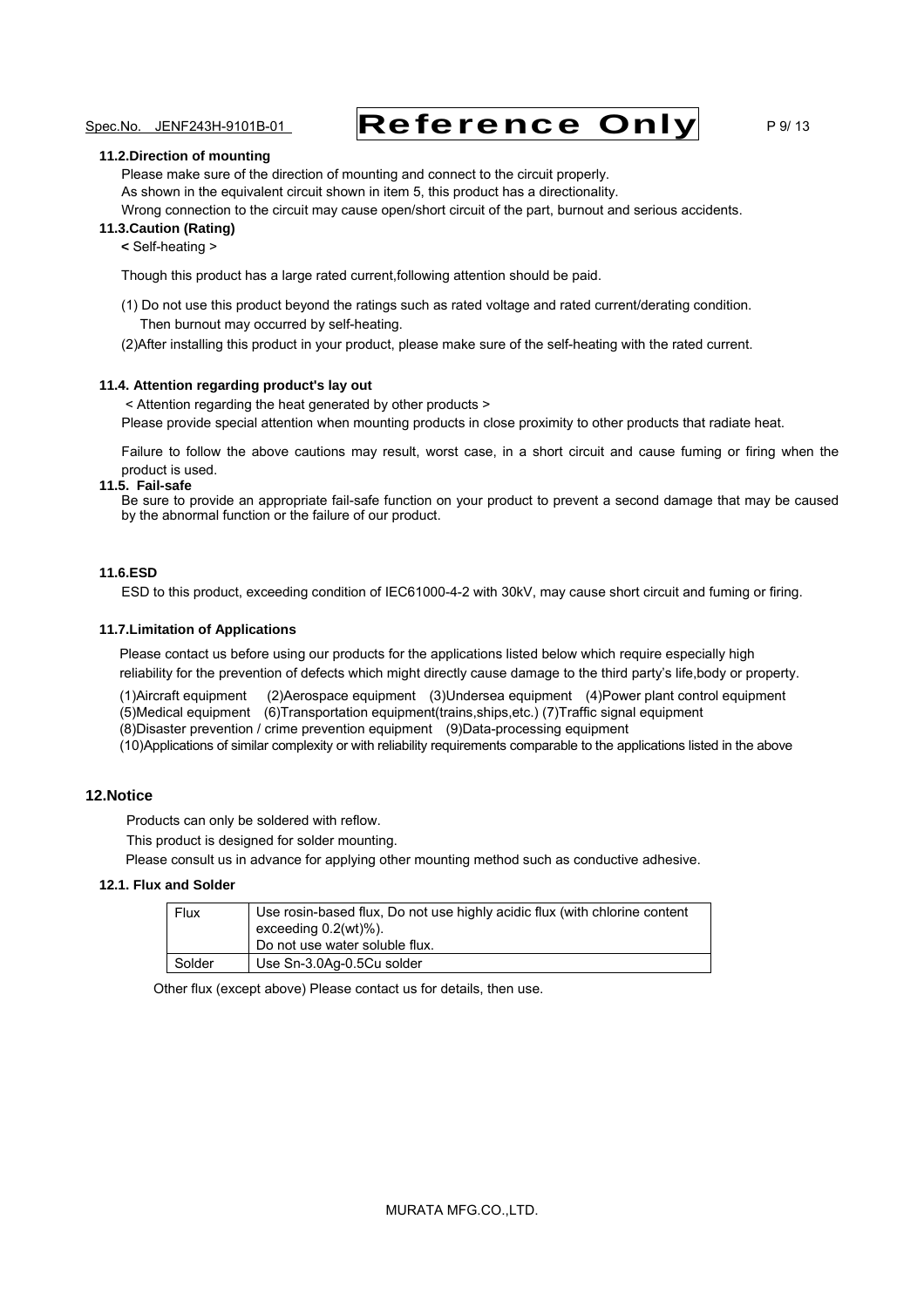# Spec.No. JENF243H-9101B-01 **Reference Only** P 10/ 13

#### **12.2. Note for Assembling**

<Exclusive Use of Reflow Soldering>

When installing by the flow soldering, the degradation of the insulation resistance sometimes occurs. Products can only be soldered with reflow.

The use in flow soldering be reserved.

### < Thermal Shock >

 Pre-heating should be in such a way that the temperature difference between solder and products surface is limited to 100 °C max. Also cooling into solvent after soldering should be in such a way that the temperature difference is limited to 100 °C max.

Insufficient pre-heating may cause cracks on the ferrite, resulting in the deterioration of product quality.

### **12.3. Attention Regarding P.C.B. Bending**

The following shall be considered when designing P.C.B.'s and laying out products.

(1) P.C.B. shall be designed so that products are not subject to the mechanical stress for board warpage.





Products shall be locatedin the sideways direction (Length:a<br/>b) to the mechanical stress.

(2) Products location on P.C.B. near seam for separation.

Products (A,B,C,D) shall be located carefully so that products are not subjected to the mechanical stress due to warping the board. Because they may be subjecte the mechanical stress in order of  $A > C > B \cong D$ .

### **12.4. Attention Regarding P.C.B. Design**

< The Arrangement of Products >

P.C.B. shall be designed so that products are far from the portion of perforation.

The portion of perforation shall be designed as narrow as possible, and shall be designed so as not to be applied the stress in the case of P.C.B. separation.

Products shall not be arranged on the line of a series of holes when there are big holes in P.C.B.

(Because the stress concentrate on the line of holes.)

< Products Placing >

Support pins shall be set under P.C.B . to prevent causing a warp to P.C.B. during placing the products on the other side of P.C.B.









MURATA MFG.CO.,LTD.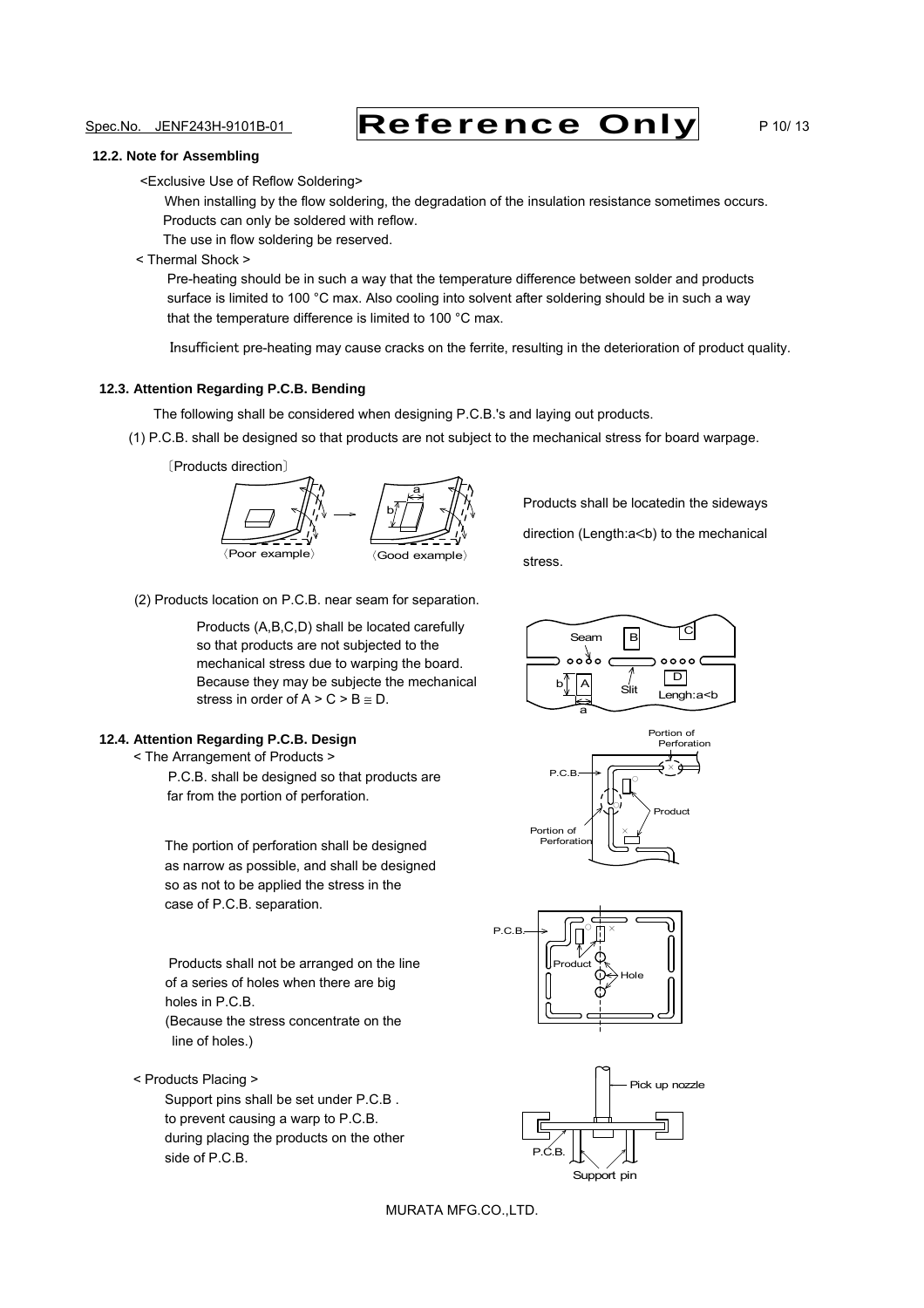# Spec.No. JENF243H-9101B-01 **Reference Only** P 11/ 13

### < P.C.B. Separation >

P.C.B. shall not be separated with hand.

P.C.B. shall be separated with the fixture so as not to cause P.C.B. bending.

### **12.5. Standard Land Dimensions**



- (1)Design the land pads for this part as shown above on both side printed circuit board ( or a multiple layered substrate ).
- (2) This product is designed to meet large current.
- Please design PCB pattern which is connected to this product not to become too hot by applied large current. (3)Ground area of CG should be connected to ground layer on the other side (or ground layer of multiple layered substrate) with through holes as shown above.
	- It is recommended to take the ground area as wide as possible.
- (4)It is recommended to use the connection to the ground layer with through holes and the ground layer to be circuit board wide.
- (5)Even in case that it isn't possible to use a both side printed circuit board ( or a multiple layered substrate ), the land pads for CG should be designed as wide as possible.

#### **12.6. Reflow Soldering**

- 1) Solder paste printing for reflow soldering
	- **·** Standard thickness of solder paste should be 150 to 200 µm.
	- Incidentally, depending on the reflow condition and the way of heat conduction, the solder would not wet up the terminal, being possible to lead to not enough connection between terminals and lands on the circuit board / open circuit in the circuit board. In case of use, always evaluate this part in your products with actual use condition.
	- **·** For the solder paste printing pattern, use standard land dimensions.
	- **·** For the resist and copper foil pattern, use standard land dimensions.
	- **·** Use Sn-3.0Ag-0.5Cu solder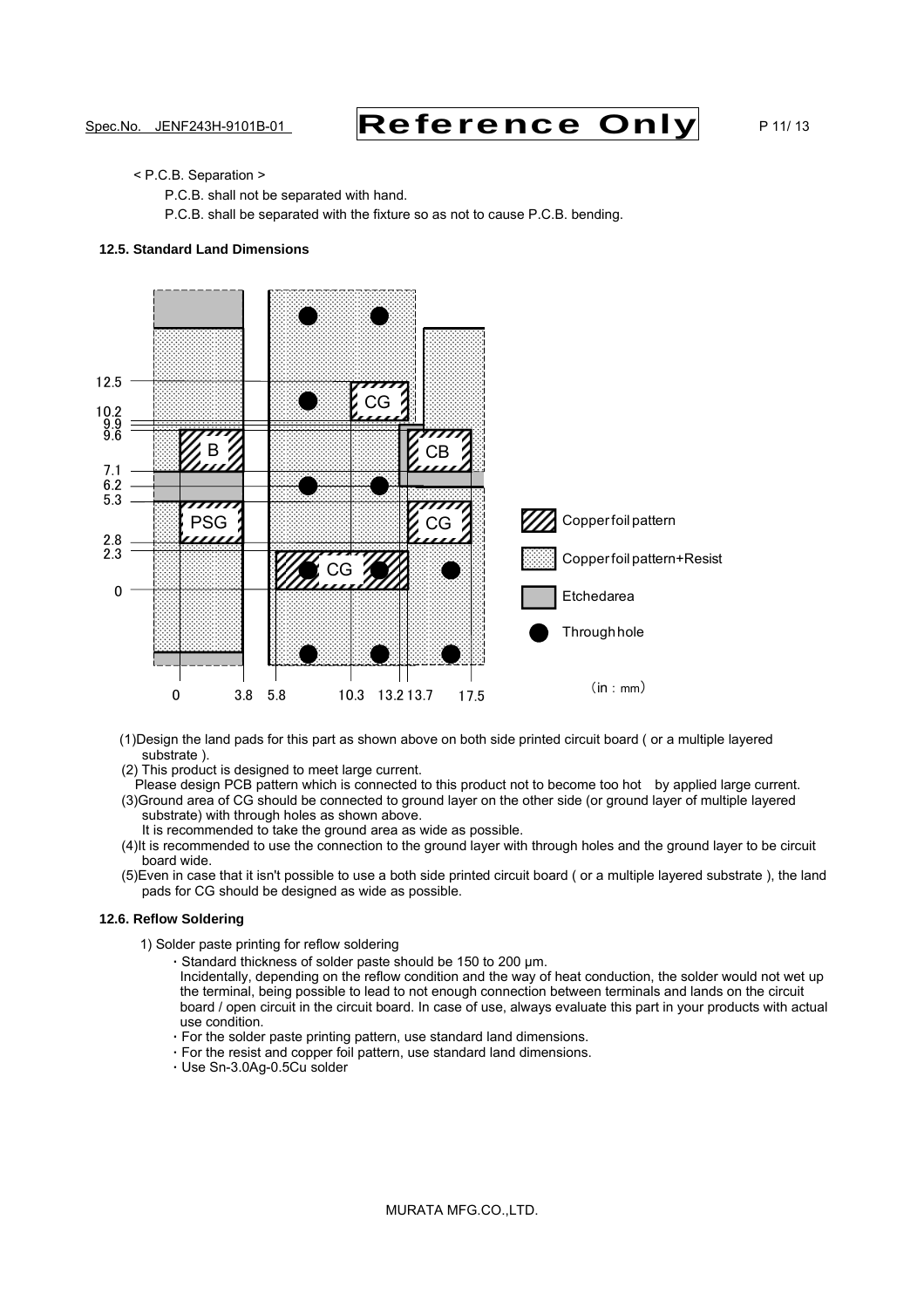# Spec.No. JENF243H-9101B-01 **Reference Only** P 12/ 13

### 2) Soldering Conditions

Standard soldering profile and the limit soldering profile is as follows.

The excessive soldering conditions may cause leaching of the electrode and/or resulting in the deterioration of product quality.



|                  | <b>Standard Profile</b>                        | Limit Profile         |
|------------------|------------------------------------------------|-----------------------|
| Pre-heating      | $150^{\circ}$ C ~ 180 $^{\circ}$ C . 90s ± 30s |                       |
| Heating          | above $220^{\circ}$ C. 30s ~ 60s               | above 230°C, 60s max. |
| Peak temperature | $250^{\circ}$ C ± 3 $^{\circ}$ C               | $260^{\circ}$ C . 10s |
| Cycle of reflow  | 2 times                                        | 2 times               |

### **12.7. Reworking with Soldering iron**

**·** The following conditions shall be strictly followed when using a soldering iron.

Soldering iron : 100W max.

Tip temperature/ Soldering time  $\therefore$  450°C  $\pm$  5°C, 5s

Note : Do not touch the products directly with the tip of the soldering iron.

#### **12.8. Cleaning Conditions**

Avoid cleaning product due to non-waterproof construction. Please contact us for details, then use.

### **12.9**.**Moisture-proof coat material**

Moisture–proof coating is made on inner parts of this product.

The Moisture–proof coat material might appear on the surface of product,which doesn't affect on the product performance.

### **12.10. Resin coating**

The capacitance value may change and/or it may affect on the product's performance due to high cure-stress of resin to be used for coating / molding products. So please pay your careful attention when you select resin. In prior to use, please make the reliability evaluation with the product mounted in your application set.

### **1211. Handling of a substrate**

After mounting products on a substrate, do not apply any stress to the product caused by bending or twisting to the substrate when cropping the substrate, inserting and removing a connector from the substrate or tightening screw to the substrate.

Excessive mechanical stress may cause cracking in the product.

Bending **Bending Bending** 

4-40

4 40

MURATA MFG.CO.,LTD.